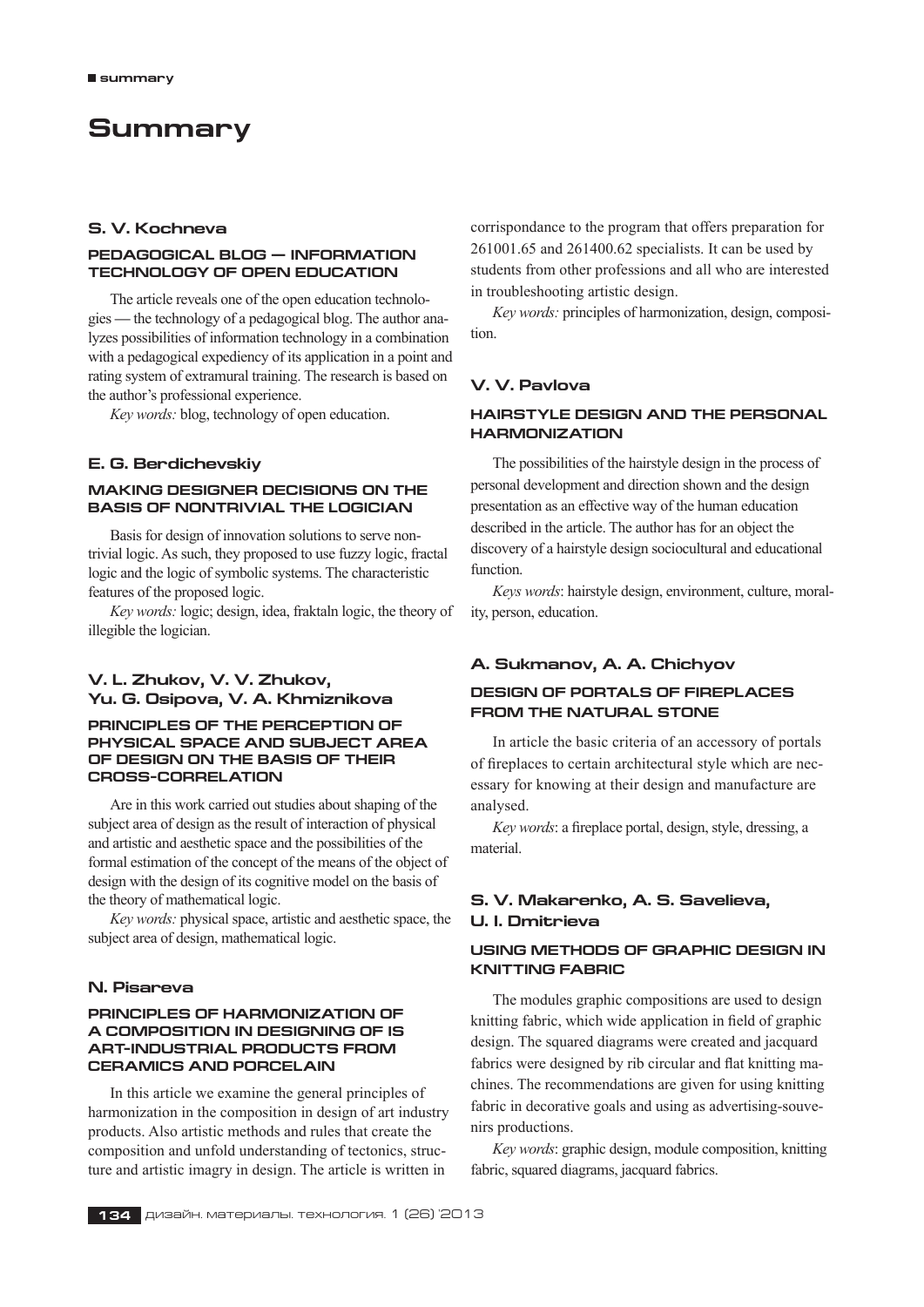### **N. I. Natus**

### **THE ANALYSIS OF INTEGRATION OF THE OUTDOOR ADVERTISING IN ARCHITECTURAL-ART AND COMPOSITE-SPATIAL TOWN-PLANNING SYSTEM**

The article studies the questions of composite shapeformation of integration of information-communicative systems and revealing of architectural-art conformity in relation to town-planning environment of St.‑Petersburg.

*Key words*: the outdoor advertising, aesthetic perception, a composition, harmony.

### **V. V. Chaban**

### **ANALYSIS APPROACHES OF THE HIGH DYNAMIC TENSION WARP STABILIZER CALCULATION**

Shown results of analysis approaches of the high dynamic tension warp stabilizer calculation at warp-knitting machine. Founded, that calculation of the high dynamic tension warp stabilizer could be performed only by numerical methods, at that preference should be given to the finite element method.

*Key words*: warp-knitting machine, tension warp, tension warp stabilizer, high dynamic tension warp stabilizer calculation met.

#### **S. V. Loginov, A. A. Lukken**

# **The use of food dyes in the manufacture of paints for children's creativity and design**

Create paints is always associated with the process of dispersing the pigments and fillers in the binder that is running as a function of the medium with a refractive index lower than that of pigments and fillers, as well as filmforming function.

According to DIN 55943, the pigment is a substance consisting of particles, practically insoluble in the environment of use, and that is used as a coloring agent or an agent that inhibits corrosion and gives the magnetic properties, the dye is a coloring substance that dissolves in the environment of use, the filler is a substance which consisting of particles, practically insoluble in the environment of use, and that is used to increase or improve the technical properties, changes in optical properties.

We have carried out work on the water-based paints such as gouache, and for the design of children's creativity by using coloring agent as a food coloring.

*Key words***:** paint, pigments, colorants.

#### **E. V. Dyakonova, O. V. Meteleva**

#### **A NEW METHOD OF RESEARCH AND EVALUATION OF MIGRATION Feather and Down MIX In clothes**

A new method for the study of migration Feather down mix in the seams of various configurations. The method allows the cyclic compression and the impact of performance scutching test package, with subsequent processing the visual image and the calculation of indicators to measure migration.

*Key words:* migration, feather down mix, coefficient through migration, coefficient of internal migration operating loads, compression, scotching.

# **M. M. Chernyh, V. M. Ryabov ENGRAVING: TERMS AND CLASSIFIACATION OF IMAGES**

The point of view of authors on the terms used at engraving of images is set forth in article. Examples of the images received on various materials are given.

*Key words:* terms, engraving, classification, material, metal, stone, wood.

#### **A. Chichev, A. A. Sukmanov**

### **THE ANALYSIS OF THE MAIN METHODS OF RECEIVING, PROPERTIES AND PROCESSING WAYS OF ACRYLIC GLASS, AS ONE OF COMPONENTS IN LAMP'S DESIGN**

The main methods present and analyze in the article for the preparation of acrylic glass: extrusion and injection molding. The advantages, disadvantages, and the ways to handle the materials obtained by these methods, which allow to realize the unique design projects.

*Key words*: acrylic glass, extrusion, casting, machining, design, lamp.

### **S. V. Loginov, A. A. Lukken, I. N. Kuznetsovа**

#### **Physico-chemical basis, and environmental aspects of the production of wastes mobiles and by-products of livestock**

The research and practical work on the production of pigment burnt bone from various types of raw materials, such as from animal waste — animal bones, as well as co-product of waste treatment — bone meal. The result was of use of experimental batches of high-quality black pigment, making recommendations on the organization of production line blacker, ensuring compliance with environmental standards.

*Key words*: black, pyrolysis, graphite.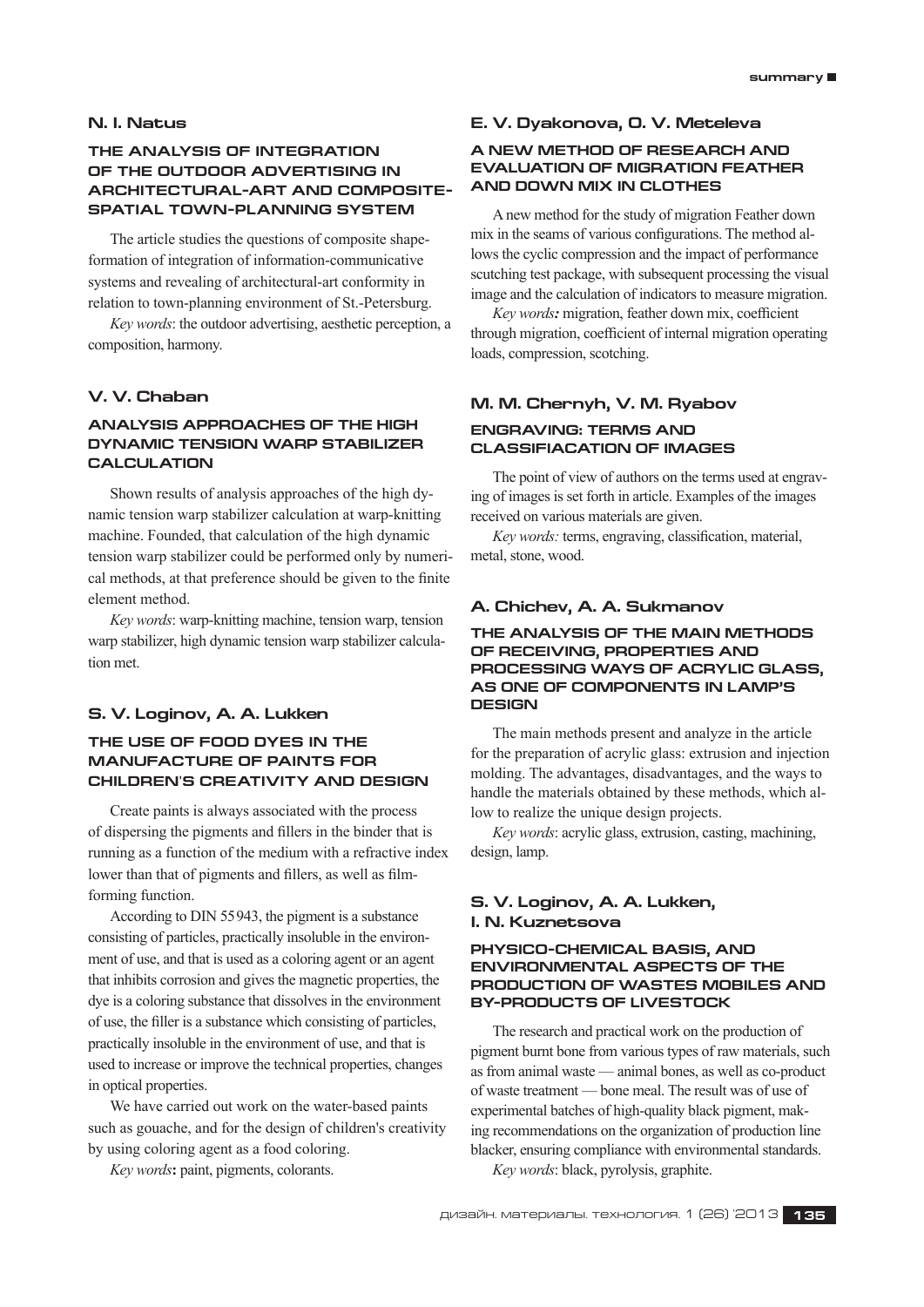### **A. E. Pavlova**

#### **THE ANALYSIS OF INFLUENCE OF STRUCTURE AND PH OF PATINATING SOLUTIONS ON COLORISTIC CHARACTERISTICS OF THE PATINA**

In this article influence of structure and pH of patinating solutions on coloristic character-istics of a patina on a brass surface is considered.

*Key words*: patina, patination, concentration, pH, coloristic characteristics.

### **A. Y. Emelyanov, S. G. Petrova**

### **Traditions of hot enamelling in the Near East and Central Asia**

The article examines the traditions of hot enameling to decorative art objects in the regions of Near East and Central Asia from the point of view of technology and history.

*Key words:* cloisonne technique, design of the decorative art objects.

# **E. A. Mischina**

### **Planographic printing in Russian art of the XVII c.**

The article offers the first study on the techniques of early planographic printing, its place and role in Russian art and culture of the XVII century.

*Key words*: Russian culture, Russian art, printing techniques, planographic printimg.

### **O. A. Pechurina, Q. A. Javadyan**

#### **DRAPERY AS ELEMENTS OF THE FAMILY AND GENERIC CULT**

The article explains symbolical value of drapery in ancient people's traditions originating from the cult of the ancient Mother-Goddess and relic technologies of manual weaving. Basing upon the results received, the authors explain symbolical value of draped clothes of Greeks, Romans, ancient Indian tribes, Etruscans, and Ancient Egyptians, as well as their relation to the family-generic cult.

*Key words*: Neolithic culture, family-generic cult, weaving, thread, spinning, drapery, Indo-Europeans, Greeks, Romans, ancient Indian tribes, Etruscans, Ancient Egyptians, Egyptian funeral cult, sari, gimation, toga, peplos, tunica, pallium.

### **E. G. Tsareva**

#### **HIDDEN BEAUTY: ARCHAIC KNOTTING SYSTEMS IN TURKMEN CARPETS FROM XVI TO MIDDLE XIX c.**

The article discusses numerous peculiarities of practiced by the Turkmenistan weavers archaic systems of knotting, which roots go back to the Sumerian tradition, take shape in the Bactrian period (last centuries of the 1st mill. BC —

first centuries AD), and continued, although with slight changes, in knotted weavings of a number of Turkmen tribes of the above named period.

*Key words*: origin of knotted weaving, systems of regular and irregular knotting, Turkmen, Bactrian carpet weaving.

### **N. V. Afanasyeva, D. S. Matveeva**

#### **NATIONAL SUIT OF THE VOLGA REGION AS THE SOURCE OF CREATIVITY OF DESIGNERS OF CLOTHES**

Analysis of the features cut suit Volga. Identification of the main methods of creating the Russian national costume. Using elements of folk costume in the collections of modern designers.

*Key words*: costume Volga, historical cut, Russian folk costume, design clothes.

#### **O. P. Dedik**

#### **MILNER GREY — «ELDER» OF SHOP OF THE BRITISH DESIGNERS**

The article is devoted to one of the key figures of British industrial design in the 20th century **—** Milner Connorton Gray (1899–1997) and his important role in establishing design as a recognized profession and the emergence of British design consultancies. The book «Package design» (1955) about the history, functions and design of British package is considered.

*Key words:* SIA, Design Research Unit, Package Design in Great Britain, corporate identity design, label.

# **M. I. Korzina, V. A. Lysenko, A. A. Lysenko**

#### **system designing of the web-site**

Peculiarities of a web-site as system are considered. Adaptation and the model description with reference to subject domain of web-sites creation is spent on the basis of the generalized information model of design (system engineering). The design model description both in IDEF0 methodology, and as program algorithm is offered. Features of web-sites creation, and also features of existing web-technologies use at a material embodiment stage of life cycle and web-sites operation are analyzed in details in the frames information model of design.

*Keywords***:** design, system engineering, design information model, a web-site, life cycle of design object**.**

### **V. S. Kudryashov**

#### **ANALYSIS ESTABLISHMENT AND OPERATION OF MODELS OF INDUSTRIAL CLUSTERS FOREIGN COUNTRIES TO IMPROVE COMPETITIVENESS OF REGIONS OF RUSSIA**

The relevance of the question of increasing the competitiveness of the economy of the Russian regions necessitates